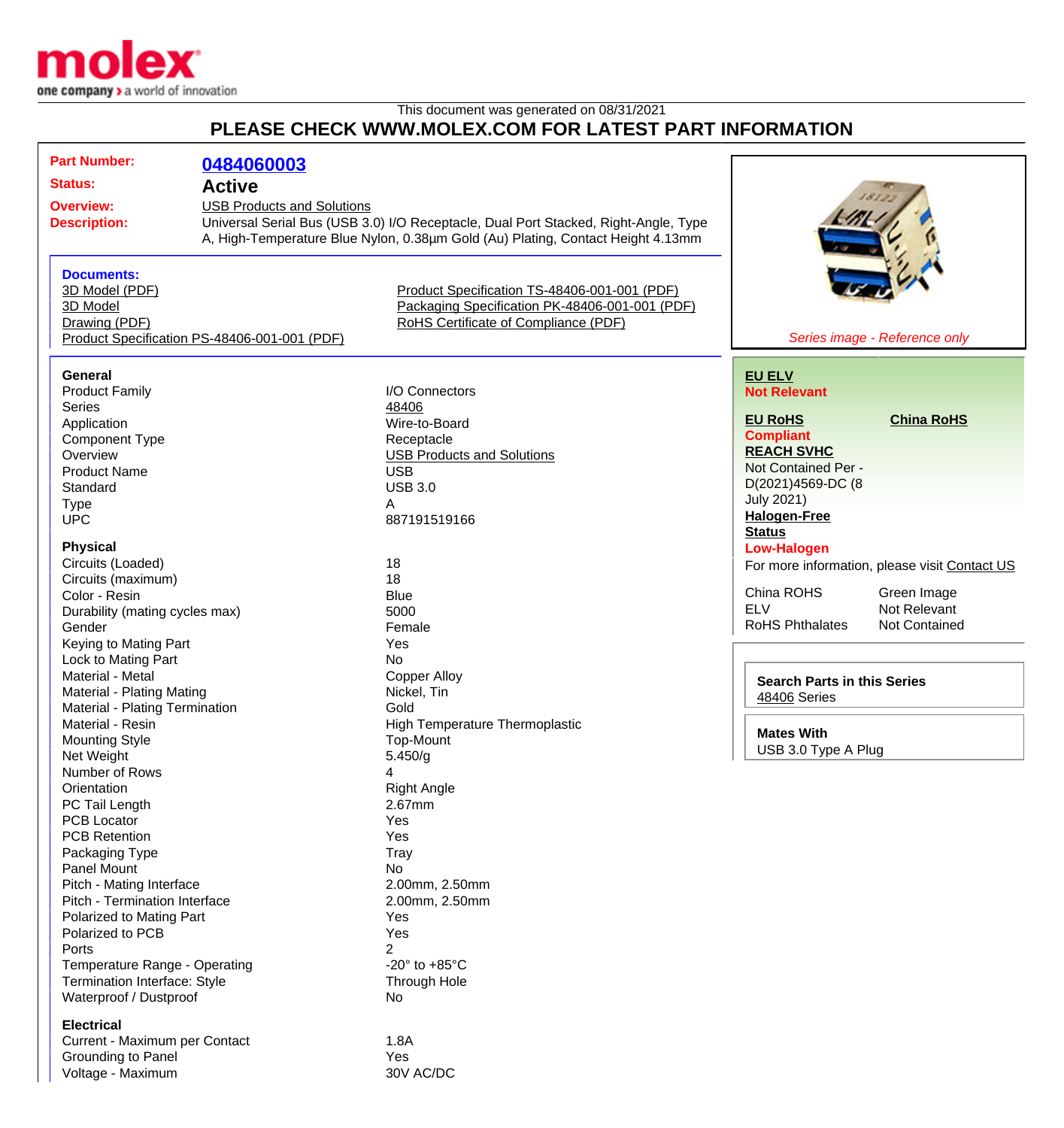## **Material Info**

**Reference - Drawing Numbers** Packaging Specification PK-48406-001-001<br>Product Specification PS-48406-001-001,

Product Specification <br>
PS-48406-001-001, TS-48406-001-001<br>
SD-48406-001-001 SD-48406-001-001

## This document was generated on 08/31/2021 **PLEASE CHECK WWW.MOLEX.COM FOR LATEST PART INFORMATION**